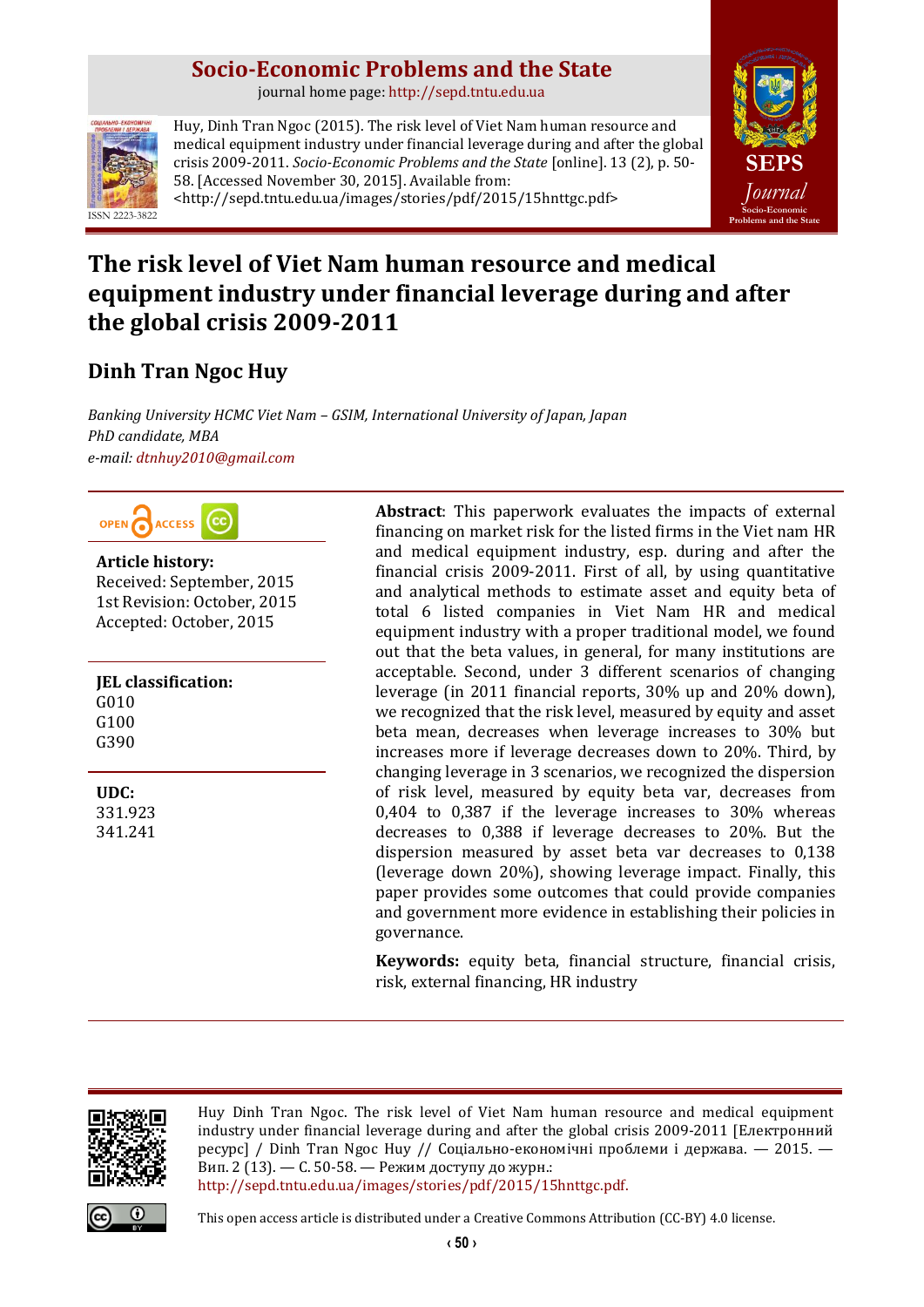## **1. Introduction**

Financial leverage has certain effects on the risk level of listed companies on stock exchange. Flifel (2012) stated today, the assumption of efficient capital markets is very controversial, especially in these times of crisis, and is challenged by research showing that the pricing was distorted by detection of long memory. Gabrijelcic et all (2013) find a significant negative effect of leverage on firm performance. And firms that had some foreign debt financing performed better than their counterparts.

Measuring beta is a popular method used in many models such as the famous CAPM model. The Viet Nam HR and medical equipment industry is selected for the research because until now there is no research published with the same scope and because Viet Nam HR and medical equipment industry is considered as one of active economic sectors in local financial markets, which has some positive effects for the economy. The purpose of this study, therefore, to find out how much market risk for this industry in changing contexts of financial leverage.

We mention some issues on the estimating of impacts of external financing on beta for listed HR and medical equipment industry companies in Viet Nam stock exchange as following:

Issue 1: Whether the risk level of HR and medical equipment industry firms under the different changing scenarios of leverage increase or decrease so much.

Issue 2: Whether the disperse distribution of beta values become large in the different changing scenarios of leverage estimated in the HR and medical equipment industry.

Beside, we also propose some hypotheses for the above issues:

Hypothesis 1: because using leverage may strongly affect business returns, changing leverage scenarios could strongly affect firm risk.

Hypothesis 2: as external financing is vital for the business development, there will be large disperse in beta or risk values estimated.

This paper is organized as follow. The research issues and literature review and methodology will be covered in next sessions 2 and 3, for a short summary. Next session presents empirical results and findings. The last session shows discussion and will conclude with some policy suggestions. This paper also supports readers with references, exhibits and relevant web sources.

#### **2. Theoretical background**

#### *A. Conceptual theories. The impact of financial leverage on the economy*

Financial development and economic growth are positively interrelated. The interaction between these two (2) fields can be considered as a circle, in which good financial development causes economic growth and vice versa. A sound and effective financial system has positive effect on the development and growth of the economy. Financial institutions and markets can enable corporations to solve liquidity needs and enhance longterm investments. This system include many channels for a firm who wants to use financial leverage or FL, which refers to debt or to the borrowing of funds to finance a company's assets.

In a specific industry such as HR and medical equipment industry, on the one hand, using leverage with a decrease or increase in certain periods could affect tax obligations, revenues, profit after tax and technology innovation and compensation and jobs of the industry.

During and after financial crises such as the 2007-2009 crisis, there raises concerns about the role of financial leverage of many countries, in both developed and developing markets. On the one hand, lending programs and packages might support the business sectors. On the other hand, it might create more risks for the business and economy.

#### *B. Methodology*

For calculating systemic risk results and leverage impacts, in this study, we use the live data during the crisis period 2009-2011 from the stock exchange market in Viet Nam (HOSE and HNX and UPCOM).

In this research, analytical research method is used, philosophical method is used and specially, leverage scenario analysis method is used. Analytical data is from the situation of listed HR and medical equipment industry firms in VN stock exchange and current tax rate is 25%.

Generally speaking, quantitative method is mainly used in this study with a note that risk measure asset beta is mainly derive from equity beta and financial leverage.

Finally, we use the results to suggest policy for both these enterprises, relevant organizations and government.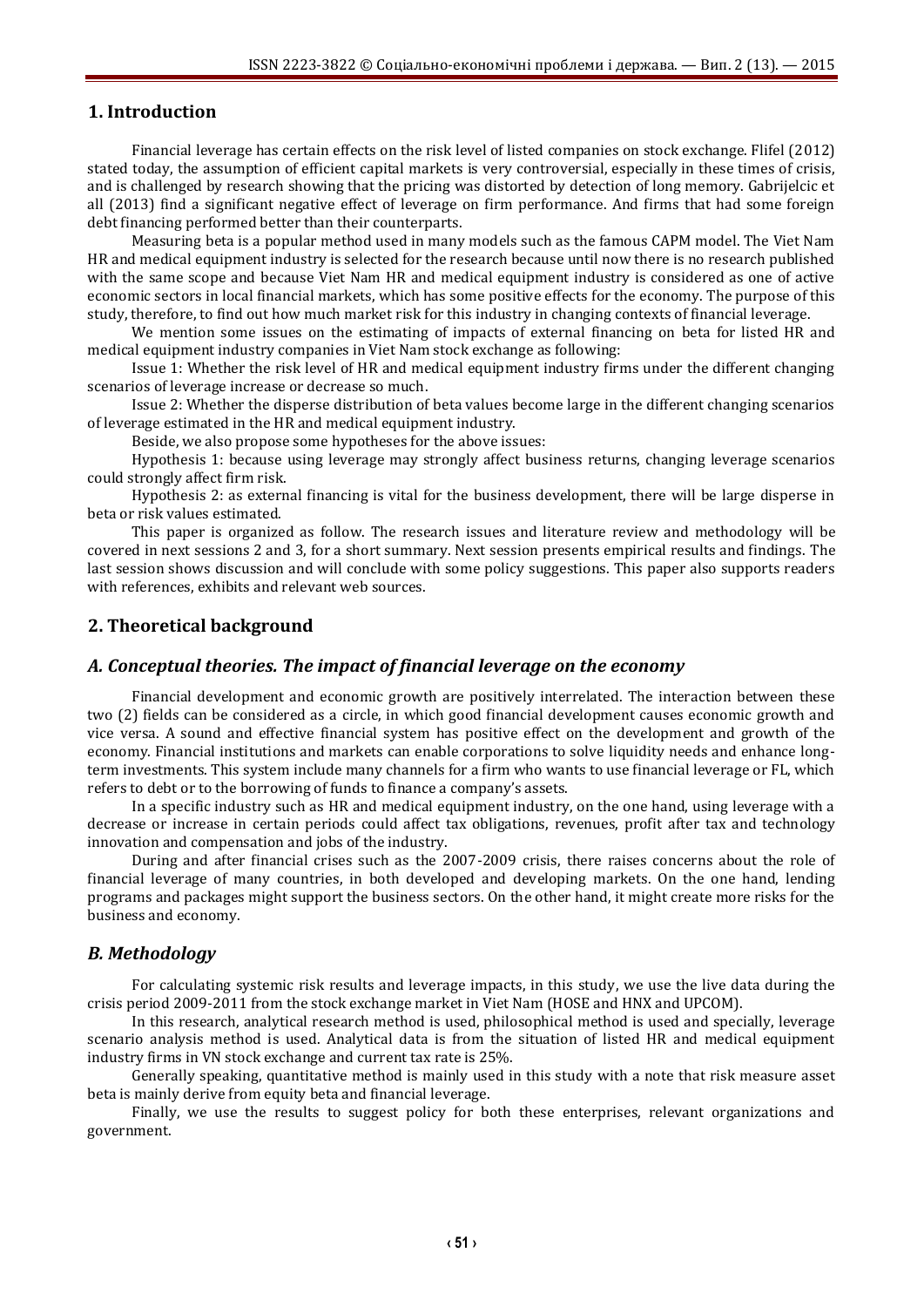## *C. Previous Studies*

Fama, Eugene F., and French, Kenneth R., (2004) also indicated in the three factor model that "value" and "size" are significant components which can affect stock returns. They also mentioned that a stock's return not only depends on a market beta, but also on market capitalization beta. The market beta is used in the three factor model, developed by Fama and French, which is the successor to the CAPM model by Sharpe, Treynor and Lintner.

Dimitrov (2006) documented a significantly negative association between changes in financial leverage and contemporaneous risk-adjusted stock returns. Aydemir et all (2006) identified in an economy with more realistic variation in interest rates and the price of risk, there is significant variation in stock return volatility at the market and firm level. In such an economy, financial leverage has little effect on the dynamics of stock return volatility at the market level. Financial leverage contributes more to the dynamics of stock return volatility for a small firm. Then, Maia (2010) stated the main determinants of firms' capital structures are related to firms' sensitivities to these systematic sources of risk and they affect asymmetrically low and high leverage firms. And temporary shocks are relatively more important for low leverage firms, and that financial distress risk seems to be captured by the sensitivity of firms' cash flow innovations to market discount rate news.

Umar (2011) found that firms which maintain good governance structures have leverage ratios that are higher (forty-seven percent) than those of firms with poor governance mechanisms per unit of profit. Chen et all (2013) supported regulators' suspicions that over-reliance on short-term funding and insufficient collateral compounded the effects of dangerously high leverage and resulted in undercapitalization and excessive risk exposure for Lehman Brothers. The model reinforces the importance of the relationship between capital structure and risk management. Then, Alcock et all (2013) found evidence that leverage cannot be viewed as a long-term strategy to enhance performance, but in the short term, managers do seem to add significantly to fund excess returns by effectively timing leverage choices to the expected future market environment. And Gunaratha (2013) revealed that in different industries in Sri Lanka, the degree of financial leverage has a significant positive correlation with financial risk.

Finally, financial leverage can be considered as one among many factors that affect business risk of HR and medical equipment firms.

## **3. Empirical analysis**

#### *A. General Data Analysis*

The research sample has total 6 listed firms in the HR and medical equipment industry market with the live data from the stock exchange.

Firstly, we estimate equity beta values of these firms and use financial leverage to estimate asset beta values of them. Secondly, we change the leverage from what reported in F.S 2011 to increasing 30% and reducing 20% to see the sensitivity of beta values. We found out that in 3 cases, asset beta mean values are estimated at 0,195, 0,140 and 0,199 which are sensitive and negatively correlated with the leverage. Also in 3 scenarios, we find out equity beta mean values (0,345, 0,276 and 0,358) are negatively correlated with the leverage. Leverage degree changes definitely has certain effects on asset and equity beta values.

### *B. Empirical Research Findings and Discussion*

In the below section, data used are from total 6 listed HR and medical equipment industry companies on VN stock exchange (HOSE and HNX mainly). In the scenario 1, current financial leverage degree is kept as in the 2011 financial statements which is used to calculate market risk (beta). Then, two (2) FL scenarios are changed up to 30% and down to 20%, compared to the current FL degree.

Market risk (beta) under the impact of tax rate, includes: 1) equity beta; and 2) asset beta.

**B.1 Scenario 1: current financial leverage (FL) as in financial reports 2011**

In this case, all beta values of 6 listed firms on VN HR and medical equipment industry market as following: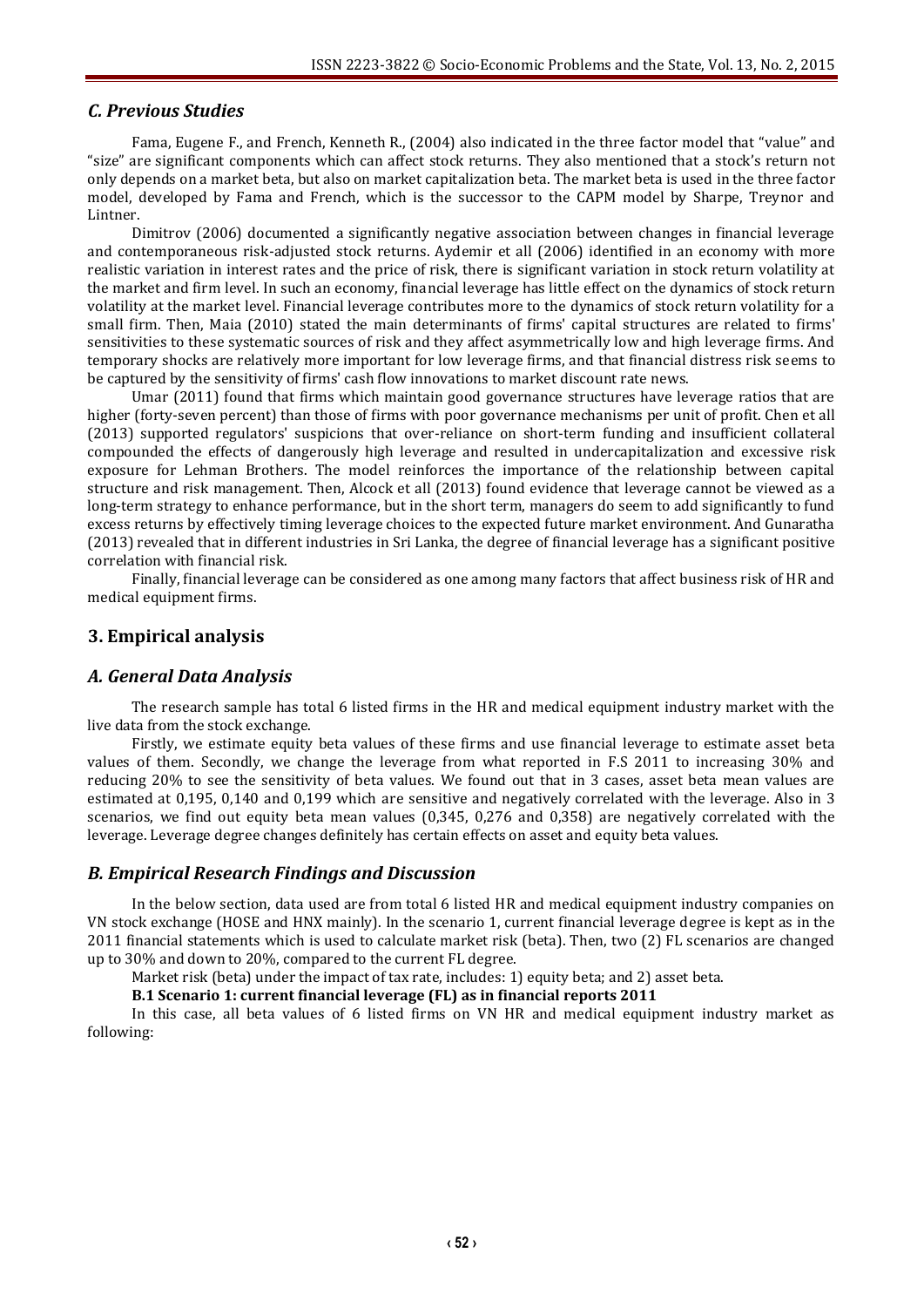| Table 1. Market risk of listed companies on VN HR and medical equipment industry market |                       |                |                                      |                      |                              |  |  |
|-----------------------------------------------------------------------------------------|-----------------------|----------------|--------------------------------------|----------------------|------------------------------|--|--|
| <b>Order</b><br>No.                                                                     | Company<br>stock code | Equity<br>beta | Asset beta (assume debt beta = $0$ ) | <b>Note</b>          | <b>Financial</b><br>leverage |  |  |
|                                                                                         | <b>CMS</b>            | $-0,063$       | $-0,016$                             | VCM as<br>comparable | 77,4%                        |  |  |
| $\overline{2}$                                                                          | ILC.                  | 0,635          | 0,226                                | SDA as<br>comparable | 67,1%                        |  |  |
| 3                                                                                       | <b>SDA</b>            | 1,502          | 0,958                                |                      | 37,6%                        |  |  |
| $\boldsymbol{4}$                                                                        | <b>VCM</b>            | $-0.199$       | $-0,058$                             |                      | 73,9%                        |  |  |
| 5                                                                                       | <b>DNM</b>            | 0,168          | 0,056                                |                      | 66,6%                        |  |  |
| 6                                                                                       | <b>IVC</b>            | 0,025          | 0,003                                |                      | 88,5%                        |  |  |
|                                                                                         |                       |                |                                      | Average              | 68,5%                        |  |  |

Source: Viet Nam stock exchange 2012

### **B.2. Scenario 2: financial leverage increases up to 30%**

If leverage increases up to 30%, all beta values of total 6 listed firms on VN HR and medical equipment industry market as below:

| Table 2. Market risks of listed HR and medical equipment industry firms (case 2) |                       |                       |                                      |                      |                              |  |
|----------------------------------------------------------------------------------|-----------------------|-----------------------|--------------------------------------|----------------------|------------------------------|--|
| Order<br>No.                                                                     | Company<br>stock code | <b>Equity</b><br>beta | Asset beta (assume debt beta = $0$ ) | <b>Note</b>          | <b>Financial</b><br>leverage |  |
|                                                                                  | <b>CMS</b>            | $-0,009$              | 0,000                                | VCM as<br>comparable | 125,7%                       |  |
| $\overline{2}$                                                                   | ILC.                  | 0,307                 | 0.049                                | SDA as<br>comparable | 109,0%                       |  |
| 3                                                                                | <b>SDA</b>            | 1,502                 | 0,795                                |                      | 61,2%                        |  |
| $\boldsymbol{4}$                                                                 | VCM                   | $-0,199$              | $-0,015$                             |                      | 120,1%                       |  |
| 5                                                                                | <b>DNM</b>            | 0,072                 | 0,010                                |                      | 86,6%                        |  |
| 6                                                                                | <b>IVC</b>            | $-0,015$              | 0,002                                |                      | 115,0%                       |  |
|                                                                                  |                       |                       |                                      | Average              | 102,9%                       |  |

Source: Viet Nam stock exchange 2012

## **B.3. Scenario 3: leverage decreases down to 20%**

If leverage decreases down to 20%, all beta values of total 20 listed firms on the HR and medical equipment industry market in VN as following:

| Table 3. Market risk of listed HR and medical equipment industry firms (case 3) |                       |                |                                      |                      |                              |  |
|---------------------------------------------------------------------------------|-----------------------|----------------|--------------------------------------|----------------------|------------------------------|--|
| <b>Order</b><br>No.                                                             | Company<br>stock code | Equity<br>beta | Asset beta (assume debt beta = $0$ ) | <b>Note</b>          | <b>Financial</b><br>leverage |  |
| 1                                                                               | <b>CMS</b>            | $-0,056$       | $-0,013$                             | VCM as<br>comparable | 61,9%                        |  |
| $\mathbf{2}$                                                                    | <b>ILC</b>            | 0.594          | 0.195                                | SDA as<br>comparable | 53,7%                        |  |
| 3                                                                               | <b>SDA</b>            | 1,502          | 0,936                                |                      | 30,1%                        |  |
| 4                                                                               | <b>VCM</b>            | $-0,199$       | $-0,052$                             |                      | 59,1%                        |  |
| 5                                                                               | <b>DNM</b>            | 0,226          | 0,106                                |                      | 53,3%                        |  |
| 6                                                                               | IVC                   | 0,080          | 0,023                                |                      | 70,8%                        |  |
|                                                                                 |                       |                |                                      | Average              | 54,8%                        |  |

Source: Viet Nam stock exchange 2012

All three above tables and data show that values of equity and asset beta in the case of increasing leverage up to 30% or decreasing leverage degree down to 20% have certain fluctuation.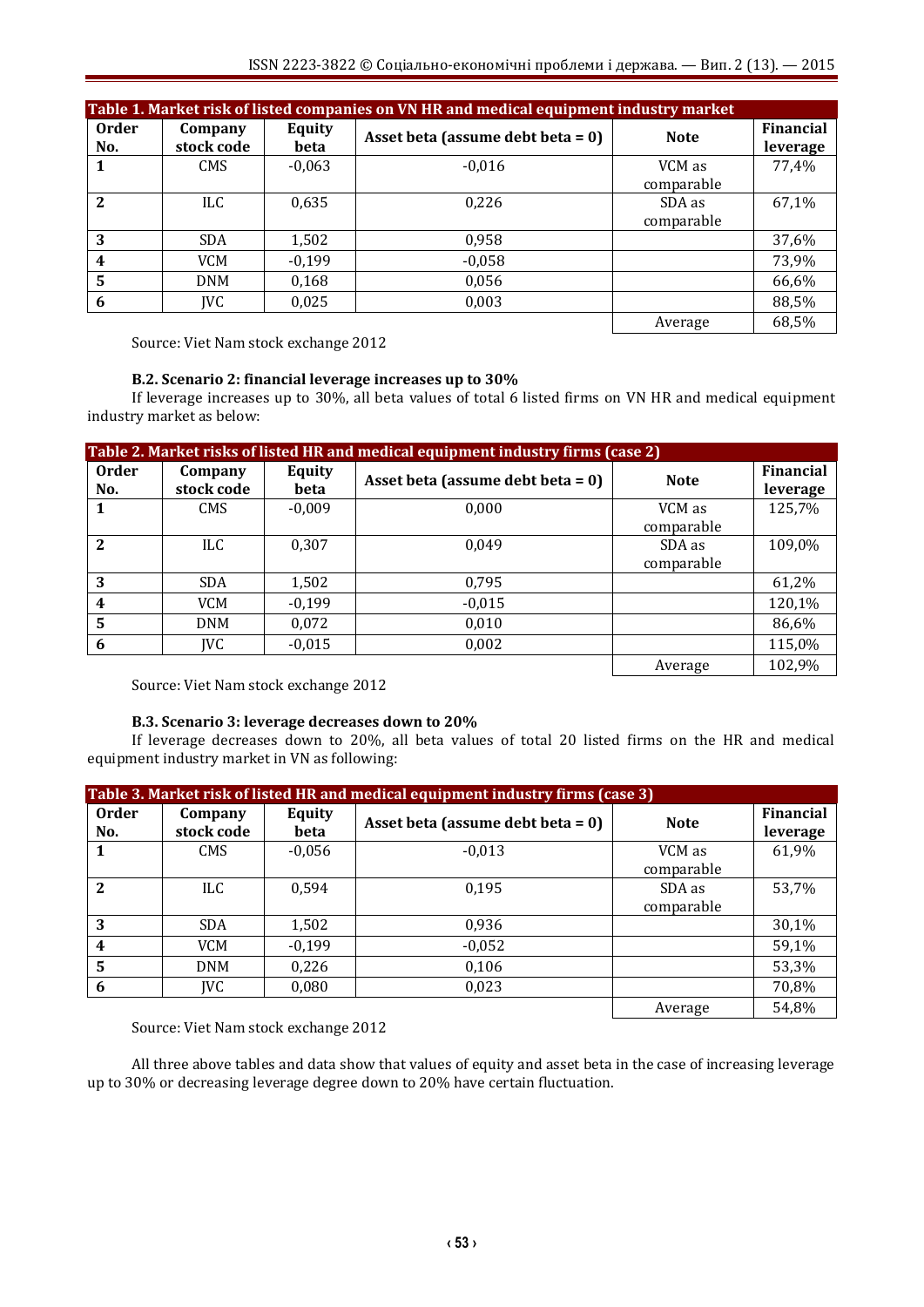## **C. Comparing statistical results in 3 scenarios of changing leverage:**

| Table 4. Statistical results (FL in case 1) |                    |                                      |                   |  |  |  |
|---------------------------------------------|--------------------|--------------------------------------|-------------------|--|--|--|
| <b>Statistic results</b>                    | <b>Equity beta</b> | Asset beta (assume debt beta = $0$ ) | <b>Difference</b> |  |  |  |
| <b>MAX</b>                                  | 1,502              | 0.958                                | 0,5436            |  |  |  |
| <b>MIN</b>                                  | $-0.199$           | $-0.058$                             | $-0.1412$         |  |  |  |
| <b>MEAN</b>                                 | 0.345              | 0.195                                | 0.1499            |  |  |  |
| <b>VAR</b>                                  | 0,4035             | 0.1495                               | 0.2540            |  |  |  |
| $\cdots$ $\cdots$                           |                    |                                      |                   |  |  |  |

**Note: Sample size : 6**

Source: Viet Nam stock exchange 2012

| Table 5. Statistical results (FL in case 2) |                    |                                      |                   |  |  |  |
|---------------------------------------------|--------------------|--------------------------------------|-------------------|--|--|--|
| <b>Statistic results</b>                    | <b>Equity beta</b> | Asset beta (assume debt beta = $0$ ) | <b>Difference</b> |  |  |  |
| <b>MAX</b>                                  | 1,502              | 0.795                                | 0,7066            |  |  |  |
| <b>MIN</b>                                  | $-0.199$           | $-0.015$                             | $-0,1836$         |  |  |  |
| <b>MEAN</b>                                 | 0.276              | 0.140                                | 0,1361            |  |  |  |
| VAR                                         | 0.3872             | 0.1034                               | 0.2838            |  |  |  |
| Noto: Sample size : 6                       |                    |                                      |                   |  |  |  |

**Note: Sample size : 6**

Source: Viet Nam stock exchange 2012

| Table 6. Statistical results (FL in case 3) |                    |                                      |                   |  |  |  |
|---------------------------------------------|--------------------|--------------------------------------|-------------------|--|--|--|
| <b>Statistic results</b>                    | <b>Equity beta</b> | Asset beta (assume debt beta = $0$ ) | <b>Difference</b> |  |  |  |
| <b>MAX</b>                                  | 1.502              | 0.936                                | 0,5653            |  |  |  |
| <b>MIN</b>                                  | $-0.199$           | $-0.052$                             | $-0.1469$         |  |  |  |
| <b>MEAN</b>                                 | 0.358              | 0.199                                | 0,1585            |  |  |  |
| <b>VAR</b>                                  | 0.3879             | 0,1382                               | 0.2497            |  |  |  |
| .                                           |                    |                                      |                   |  |  |  |

**Note: Sample size : 6**

Source: Viet Nam stock exchange 2012

#### Based on the above results, we find out:

Equity beta mean values in all 3 scenarios are low  $( $0.4$ ) and asset beta mean values are also small  $( $0.4$ )$$ 0,2). In the case of reported leverage in 2011, equity beta value fluctuates in an acceptable range from -0,199 (min) up to 1,502 (max) and asset beta fluctuates from -0,058 (min) up to 0,958 (max). If leverage increases to 30%, equity beta moves in an unchanged range and asset beta moves from -0,015 (min) up to 0,795 (max). Hence, we note that there is an increase in asset beta min value if leverage increases. When leverage decreases down to 20%, equity beta value moves in an unchanged range and asset beta changes from -0,052 (min) up to 0,936 (max). So, there is an increase in asset beta min when leverage decreases in scenario 3.

Beside, Exhibit 4 informs us that in the case 30% leverage up, average equity beta value of 6 listed firms decreases down to -0,069 while average asset beta value of these 6 firms decreases little less to -0,055. Then, when leverage reduces to 20%, average equity beta value of 6 listed firms goes up to 0,013 and average asset beta value of 6 firms up to 0,005.

The below chart 1 shows us : when leverage degree decreases down to 20%, average equity and asset beta values increase to 0,358 and 0,199 compared to those at the initial reported leverage (0,345 and 0,195). Then, when leverage degree increases up to 30%, average equity beta decreases little less and average asset beta value also decreases less (to 0,276 and 0,140). However, the fluctuation of equity beta value (0,387) in the case of 30% leverage up is lower than (>) the results in the rest 2 leverage cases. And we could note that the decrease of leverage in the case of 20% leverage down causes a decrease in asset beta var to 0,138 (compared to 0,150).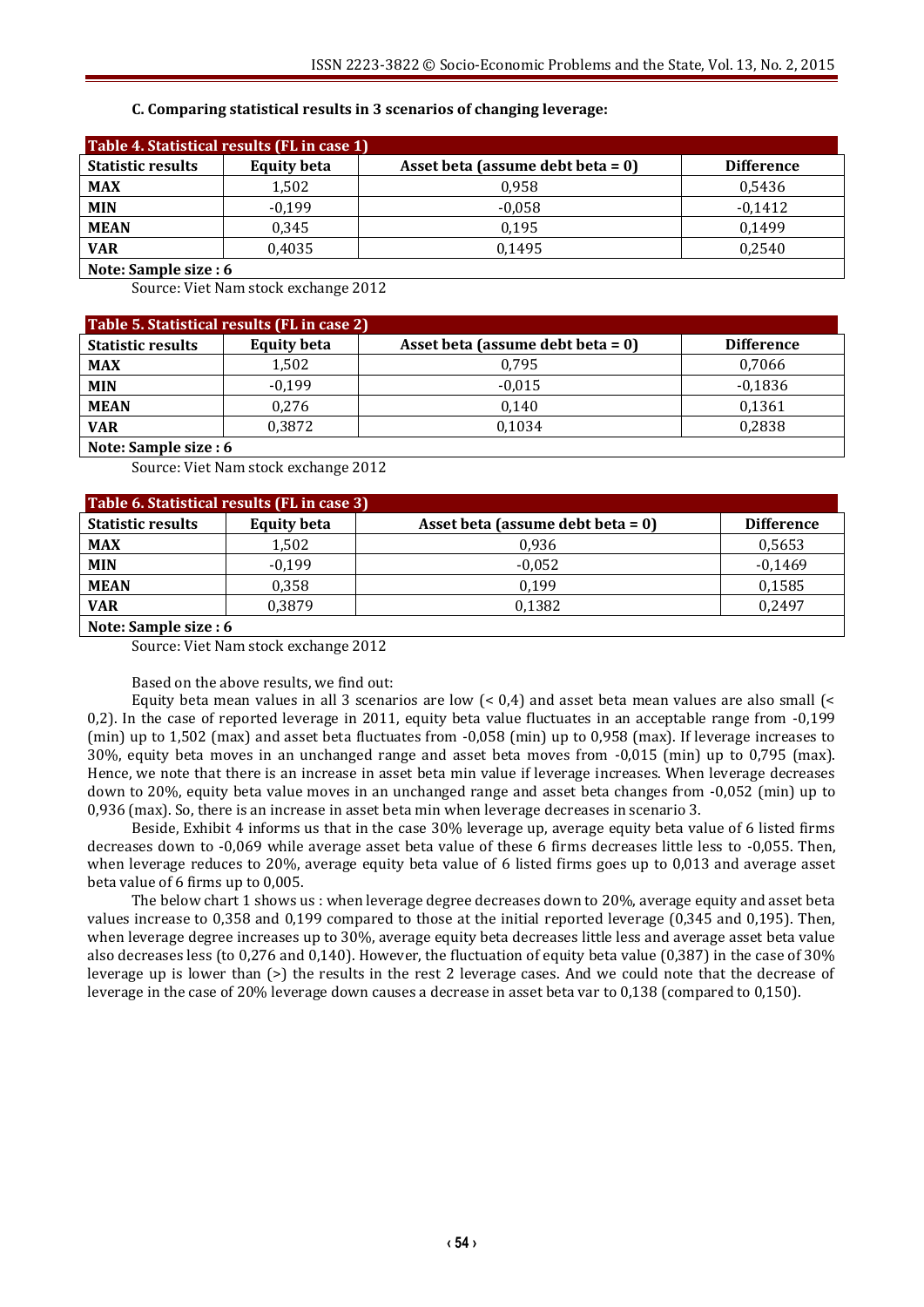

**Figure 1. Comparing statistical results of three (3) scenarios of changing FL (period 2009-2011)**

### **D. Empirical results**

In scenario 1 (current FL), asset and equity beta mean reach the medium values (0,195 and 0,345) whereas asset beta var also reaches minimum (0,150), compared to the rest 2 cases.

In scenario 2 (FL 30%), asset and equity beta mean reach minimum values (0,140 and 0,276) whereas equity beta var reaches minimum (0,387), compared to the rest 2 cases.

And finally, in scenario 3 (FL down 20%), asset and equity beta mean reach maximum values while asset beta var reaches medium value (0,138), compared to the rest 2 cases.

#### **E. Risk analysis**

In short, the using of financial leverage could have both negatively or positively impacts on the financial results or return on equity of a company. The more debt the firm uses, the more risk it takes. Beside, the increasing interest on loans might drive the earning per share (EPS) lower.

On the other hand, in the case of increasing leverage, the company will expect to get more returns. The financial leverage becomes worthwhile if the cost of additional financial leverage is lower than the additional earnings before taxes and interests (EBIT). Considering risk vs. return, FL becomes a decisional variable for managers.

#### **F. Discussion**

Looking at exhibit 6, it is noted that in case leverage up 30%, during 2009-2011 period, asset and equity beta mean (0,140 and 0,276) of HR and medical equipment industry are lower than those of consumer good industry (0,336 and 0,694). This relatively shows us that financial leverage does affect asset beta values.

## **4. Conclusion**

In general, the government has to consider the impacts on the mobility of capital in the markets when it changes the macro policies. Beside, it continues to increase the effectiveness of building the legal system and regulation supporting the plan of developing HR and medical equipment market. The Ministry of Finance continues to increase the effectiveness of fiscal policies and tax policies which are needed to combine with other macro policies at the same time. The State Bank of Viet Nam continues to increase the effectiveness of capital providing channels for HR and medical equipment companies as we could note that in this study when leverage is going to increase up to 30%, the risk level decreases as well as the asset beta var, compared to the case it is going to decrease down to 20%. And for the corporations, figure 2 tells us that increasing leverage can reduce risk both in the period 2009-2011 and in the 2007-2011 period.

Furthermore, the entire efforts among many different government bodies need to be coordinated.

Finally, this paper suggests implications for further research and policy suggestion for the Viet Nam government and relevant organizations, economists and investors from current market conditions.

## **Appendix. Supplementary material**

Supplementary data associated with this article can be found, in the online version, at <http://sepd.tntu.edu.ua/images/stories/pdf/2015/15hnttgc.pdf>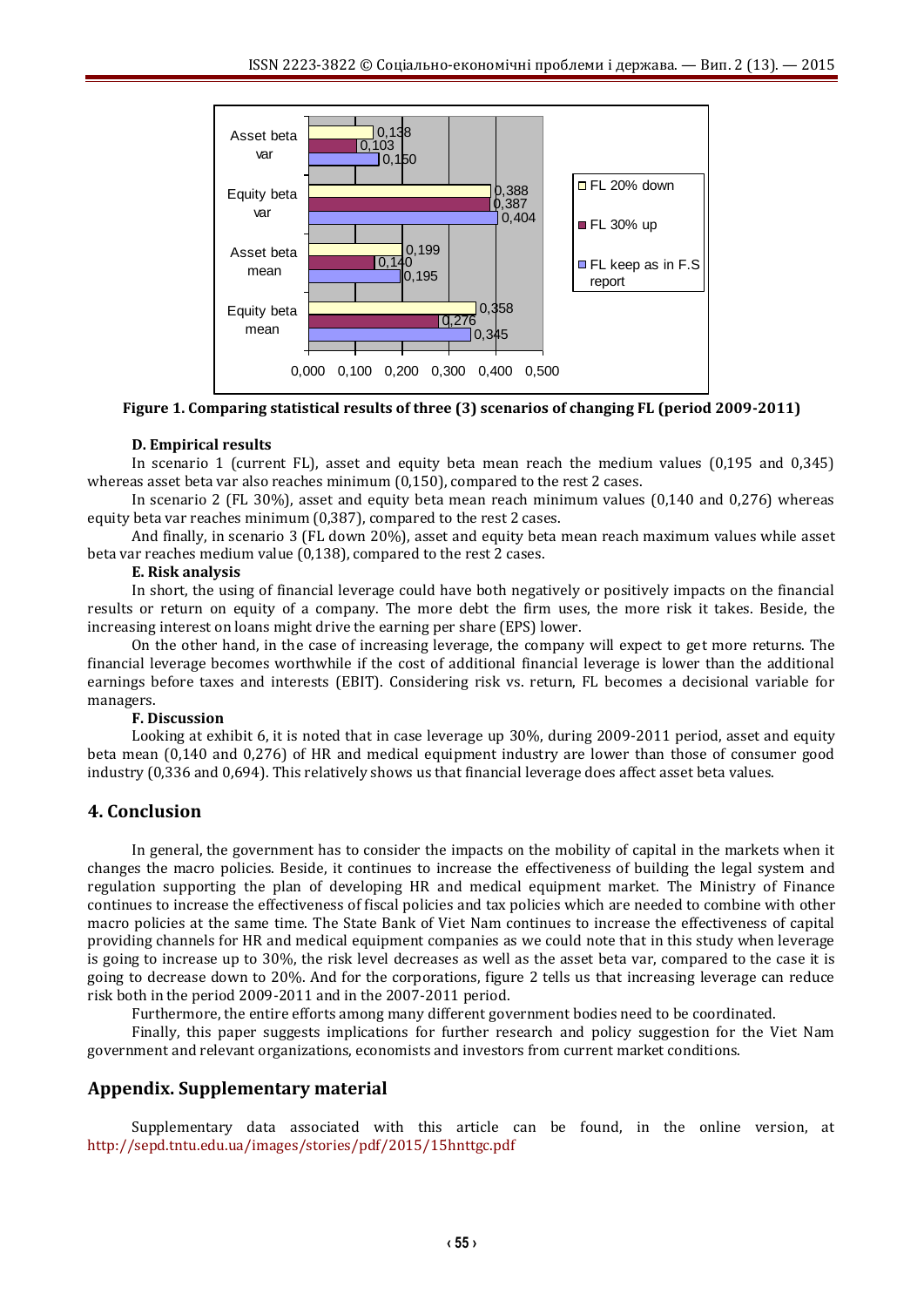# **Appendix 1. Interest rates in banking industry during crisis**

|      | Source: Viet Nam commercial banks |                      |                                       |
|------|-----------------------------------|----------------------|---------------------------------------|
| Year | <b>Borrowing Interest rates</b>   | <b>Deposit Rates</b> | <b>Note</b>                           |
| 2011 | 18%-22%                           | 13%-14%              |                                       |
| 2010 | 19%-20%                           | 13%-14%              | Approximately                         |
| 2009 | $9\% - 12\%$                      | $9\% - 10\%$         | (2007: required reserves ratio at SBV |
| 2008 | 19%-21%                           | 15%-16.5%            | is changed from $5\%$ to $10\%$ )     |
| 2007 | 12%-15%                           | 9%-11%               | (2009: special supporting interest)   |
|      |                                   |                      | rate is $4\%$ )                       |

# **Appendix 2. Basic interest rate changes in Viet Nam**

|      | Source: State Bank of Viet Nam and Viet Nam economy |                           |
|------|-----------------------------------------------------|---------------------------|
| Year | <b>Basic rate</b>                                   | <b>Note</b>               |
| 2011 | 9%                                                  |                           |
| 2010 | 8%                                                  |                           |
| 2009 | 7%                                                  |                           |
| 2008 | 8,75%-14%                                           | Approximately, fluctuated |
| 2007 | 8,25%                                               |                           |
| 2006 | 8,25%                                               |                           |
| 2005 | 7,8%                                                |                           |
| 2004 | 7.5%                                                |                           |
| 2003 | 7,5%                                                |                           |
| 2002 | 7,44%                                               |                           |
| 2001 | 7,2%-8,7%                                           | Approximately, fluctuated |
| 2000 | 9%                                                  |                           |

# **Appendix 3. Inflation, GDP growth and macroeconomics factors**

|             | Source: Viet Nam commercial banks and economic statistical bureau |                    |                     |  |  |  |  |
|-------------|-------------------------------------------------------------------|--------------------|---------------------|--|--|--|--|
| Year        | Inflation                                                         | <b>GDP</b>         | <b>USD/VND</b> rate |  |  |  |  |
| 2011        | 18%                                                               | 5,89%              | 20.670              |  |  |  |  |
| 2010        | 11,75% (Estimated at Dec                                          | $6,5\%$ (expected) | 19.495              |  |  |  |  |
|             | 2010)                                                             |                    |                     |  |  |  |  |
| 2009        | 6,88%                                                             | 5.2%               | 17.000              |  |  |  |  |
| 2008        | 22%                                                               | 6,23%              | 17.700              |  |  |  |  |
| 2007        | 12,63%                                                            | 8.44%              | 16.132              |  |  |  |  |
| 2006        | 6,6%                                                              | 8.17%              |                     |  |  |  |  |
| 2005        | 8.4%                                                              |                    |                     |  |  |  |  |
| <b>Note</b> |                                                                   | approximately      |                     |  |  |  |  |

# **Appendix 4. Increase/decrease risk level of listed medical equipment and HR industry firms under changing scenarios of leverage : in 2011 F.S reports, 30% up, 20% down in the period 2009 - 2011**

|              |                       | FL keep as in F.S. |               |                                        |                                       |                                                  |                                          |
|--------------|-----------------------|--------------------|---------------|----------------------------------------|---------------------------------------|--------------------------------------------------|------------------------------------------|
|              |                       | report             |               | FL 30% up                              |                                       | <b>FL 20% down</b>                               |                                          |
| Order<br>No. | Company<br>stock code | Equity<br>beta     | Asset<br>beta | Increase<br>/Decrease<br>(equity beta) | Increase<br>/Decrease<br>(asset beta) | <b>Increase</b><br>/Decrease<br>(equity<br>beta) | Increase<br>/Decrease<br>(asset<br>beta) |
|              | <b>CMS</b>            | $-0,063$           | $-0,016$      | 0.054                                  | 0.016                                 | 0.007                                            | 0,003                                    |
| 2            | ILC.                  | 0.635              | 0.226         | $-0.329$                               | $-0.176$                              | $-0,042$                                         | $-0,030$                                 |
| 3            | <b>SDA</b>            | 1.502              | 0.958         | 0.000                                  | $-0,163$                              | 0.000                                            | $-0,022$                                 |
| 4            | <b>VCM</b>            | $-0.199$           | $-0,058$      | 0.000                                  | 0.042                                 | 0.000                                            | 0,006                                    |
| 5            | <b>DNM</b>            | 0.168              | 0,056         | $-0.096$                               | $-0.046$                              | 0,058                                            | 0,049                                    |
| 6            | IVC                   | 0.025              | 0,003         | $-0.040$                               | $-0.001$                              | 0.055                                            | 0,021                                    |
|              |                       |                    | Average       | $-0.069$                               | $-0,055$                              | 0.013                                            | 0,005                                    |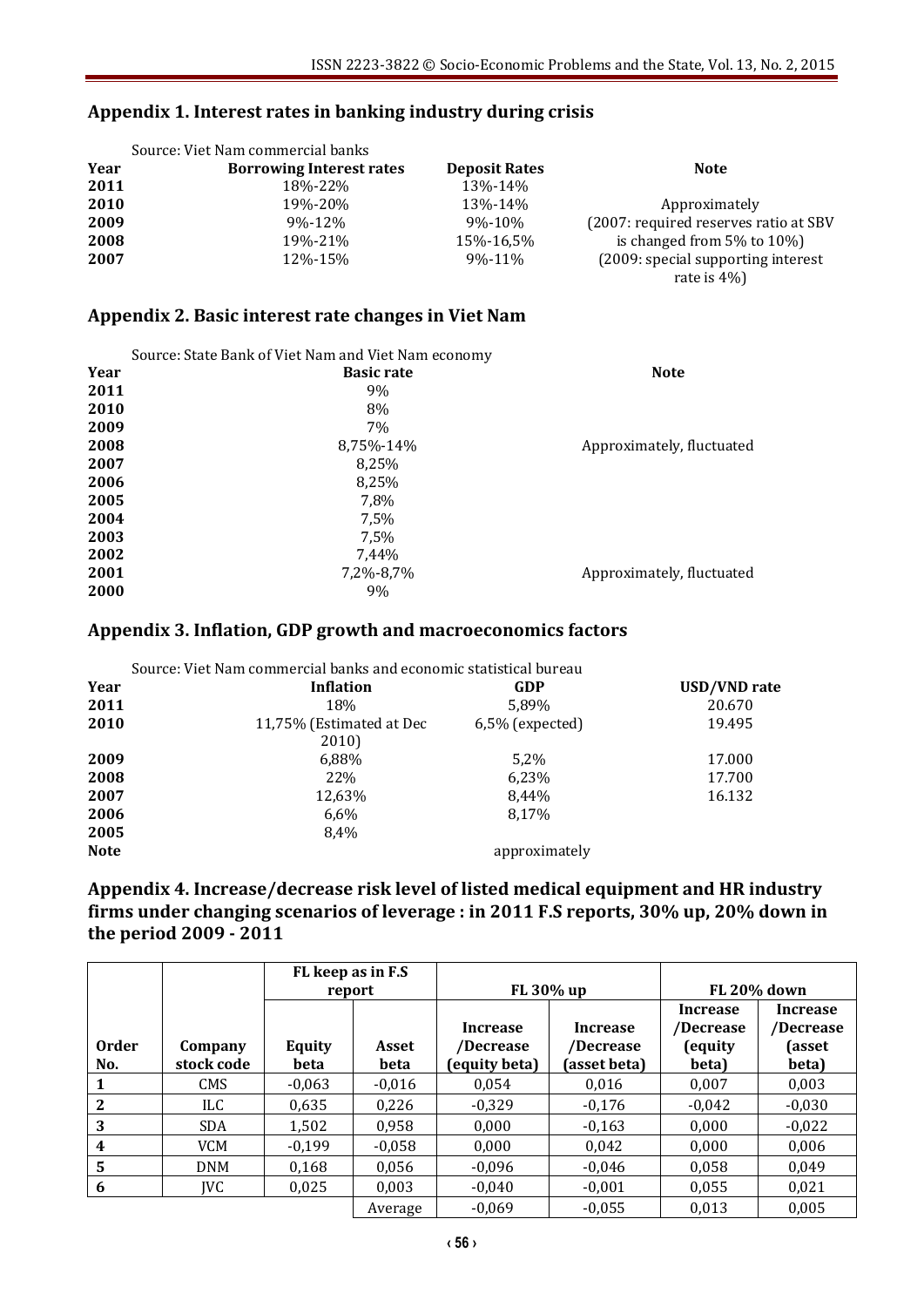(source: Viet Nam stock exchange 2012)





# **Appendix 6. Comparing statistical results of three (3) scenarios of changing FL of 121 listed firms in the consumer good industry**



(source: Viet Nam stock exchange 2012)

# **Funding**

The authors received no direct funding for this research.

## **Citation information**

Huy, Dinh Tran Ngoc (2015). The risk level of Viet Nam human resource and medical equipment industry under financial leverage during and after the global crisis 2009-2011. *Socio-Economic Problems and the State* [online]. 13 (2), p. 50-58. [Accessed November 30, 2015]. Available from:

<http://sepd.tntu.edu.ua/images/stories/pdf/2015/15hnttgc.pdf>

# **References**

Alcock J, Baum A, Colley N, Steiner E, The Role of Financial Leverage in the Performance of Private Equity Real Estate Funds, *SSRN Working Paper,* 2013.

Bijlsma MJ, Boone J, Zwart G, Competition for Traders and Risk, *CEPR Discussion Paper No.DP8816,* 2012.

Chen RR, Chidambaran NK, Imerman MB, Sopranzetti BJ, Liquidity, Leverage, and Lehman: A Structural Analysis of Financial Institutions in Crisis, *Fordham School of Business Research Paper No.2279686,* 2013.

Dimitrov V, Jain PC, The Value Relevance of Changes in Financial Leverage*, SSRN Working Paper,* 2006.